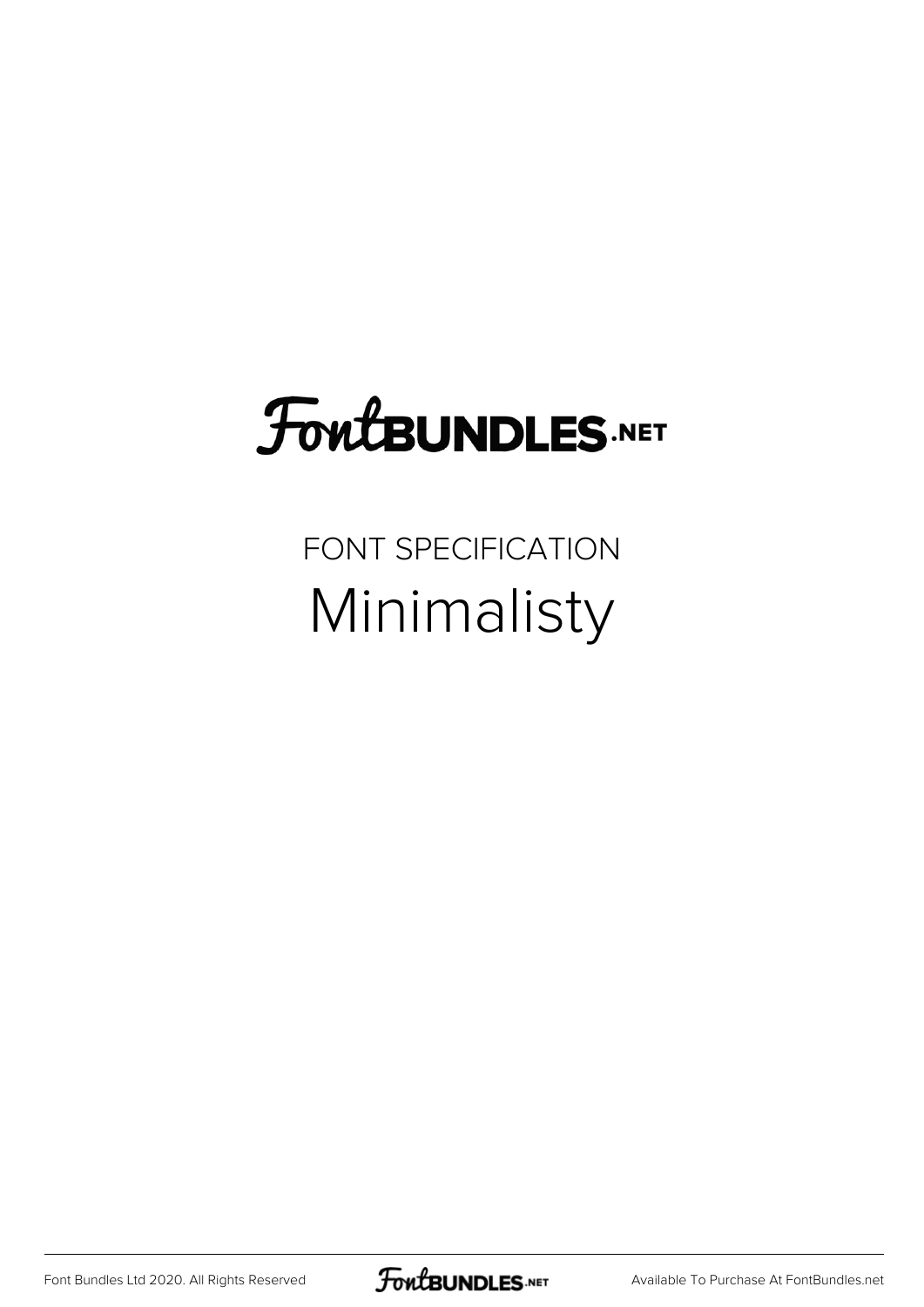## Minimalisty Swash - Regular

**Uppercase Characters** 

| Lowercase Characters                                                                   |
|----------------------------------------------------------------------------------------|
| $m \sim \sim \Rightarrow \beta \sim \gamma \sim \gamma \sim \gamma \rightarrow \gamma$ |
| <b>Numbers</b>                                                                         |
|                                                                                        |
| <b>Punctuation and Symbols</b>                                                         |
| $ -$                                                                                   |
|                                                                                        |
| $ \sim$ $\sim$ $   -$                                                                  |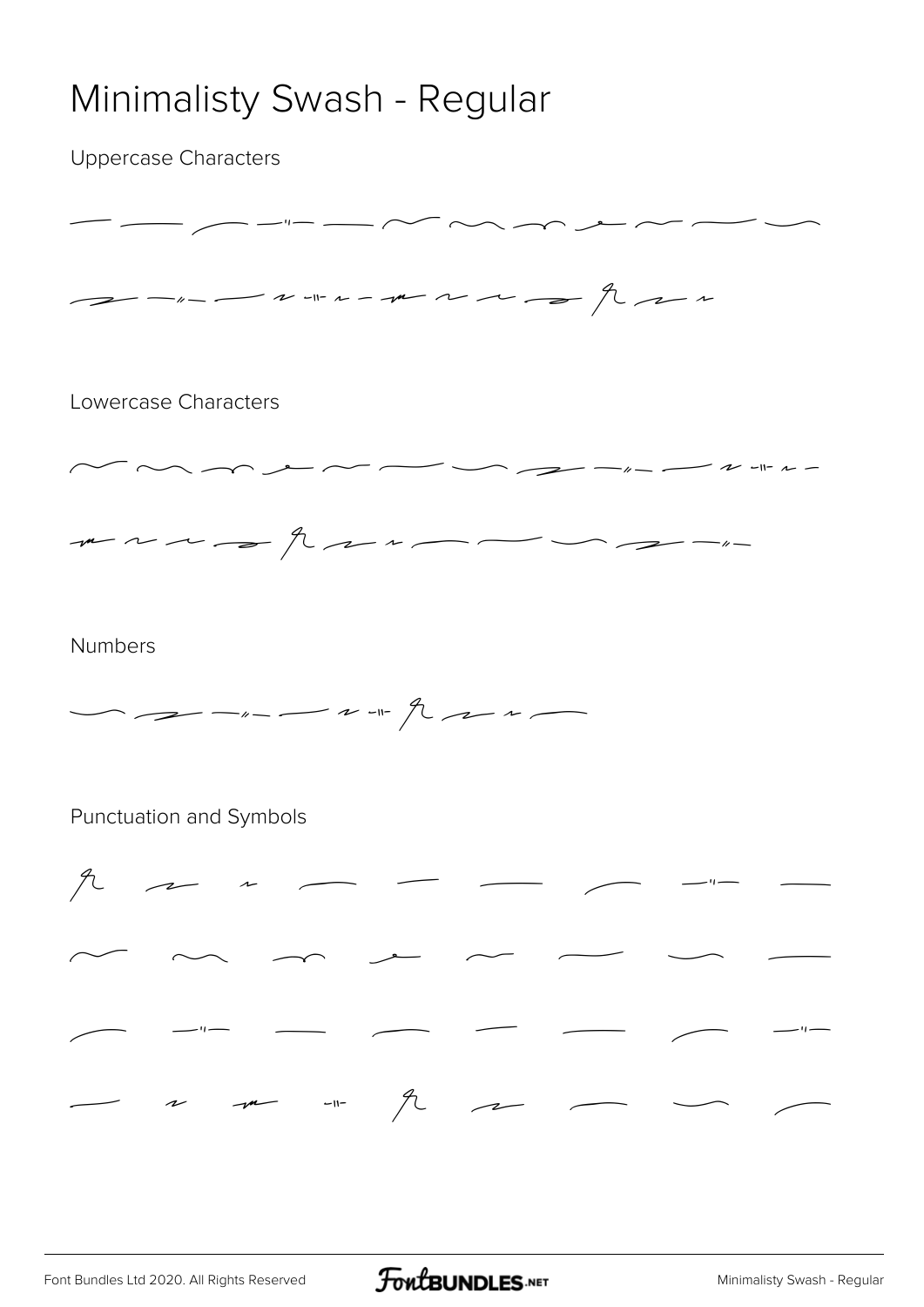





 $\overline{\nu}$  -

 $\overline{\phantom{a}}$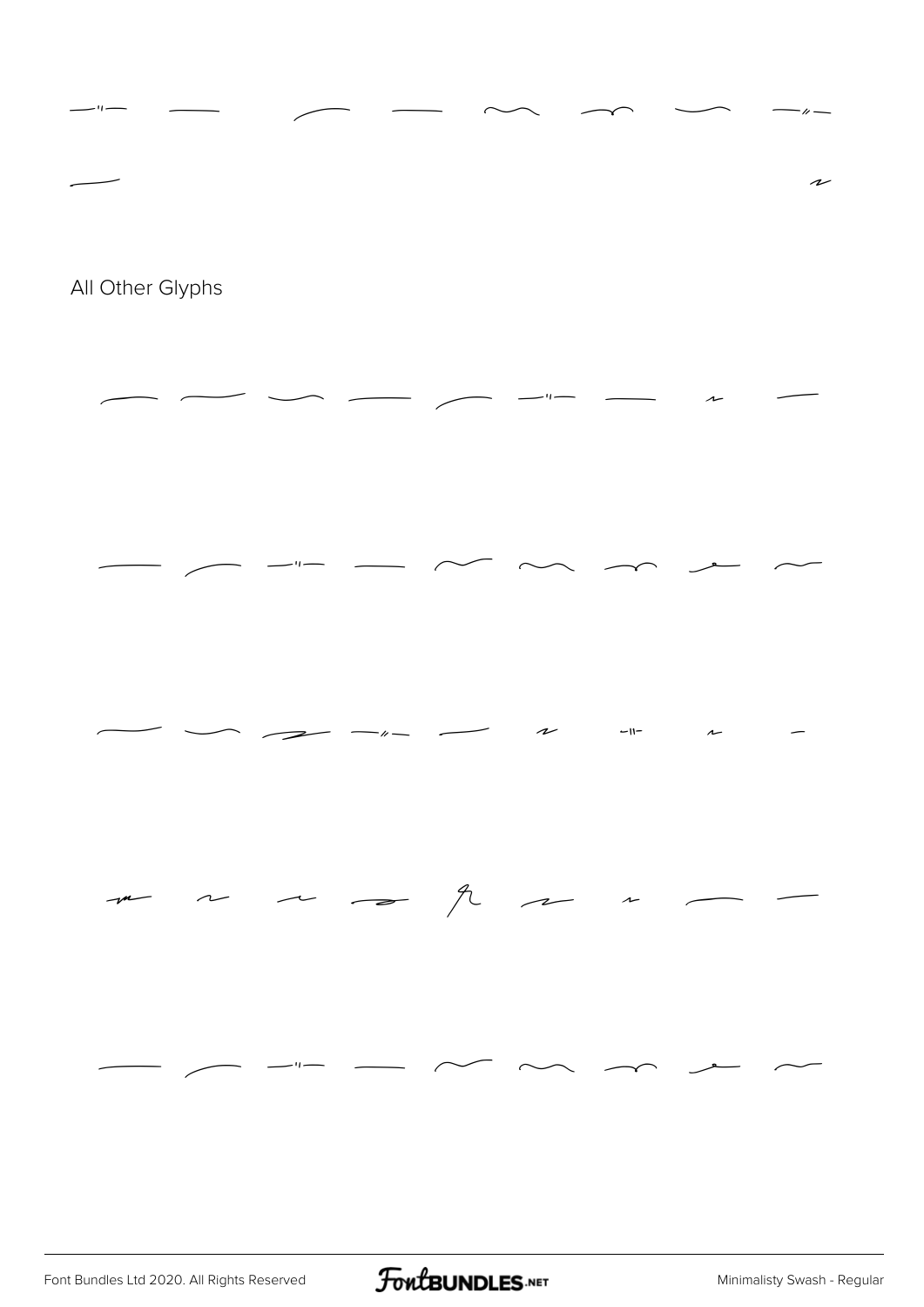|        | $\rightarrow$  |  | $-\gamma$ $-\gamma$ $\sim$ $-\gamma$                                                                                                                                                                                                                                                                                                                                                                                                                                                     |  |  |
|--------|----------------|--|------------------------------------------------------------------------------------------------------------------------------------------------------------------------------------------------------------------------------------------------------------------------------------------------------------------------------------------------------------------------------------------------------------------------------------------------------------------------------------------|--|--|
|        |                |  |                                                                                                                                                                                                                                                                                                                                                                                                                                                                                          |  |  |
|        |                |  | $\begin{array}{cccccccccccccccccc} \multicolumn{4}{c}{} & \multicolumn{4}{c}{} & \multicolumn{4}{c}{} & \multicolumn{4}{c}{} & \multicolumn{4}{c}{} & \multicolumn{4}{c}{} & \multicolumn{4}{c}{} & \multicolumn{4}{c}{} & \multicolumn{4}{c}{} & \multicolumn{4}{c}{} & \multicolumn{4}{c}{} & \multicolumn{4}{c}{} & \multicolumn{4}{c}{} & \multicolumn{4}{c}{} & \multicolumn{4}{c}{} & \multicolumn{4}{c}{} & \multicolumn{4}{c}{} & \multicolumn{4}{c}{} & \multicolumn{4}{c}{} &$ |  |  |
|        |                |  |                                                                                                                                                                                                                                                                                                                                                                                                                                                                                          |  |  |
| $\sim$ | $\overline{1}$ |  |                                                                                                                                                                                                                                                                                                                                                                                                                                                                                          |  |  |

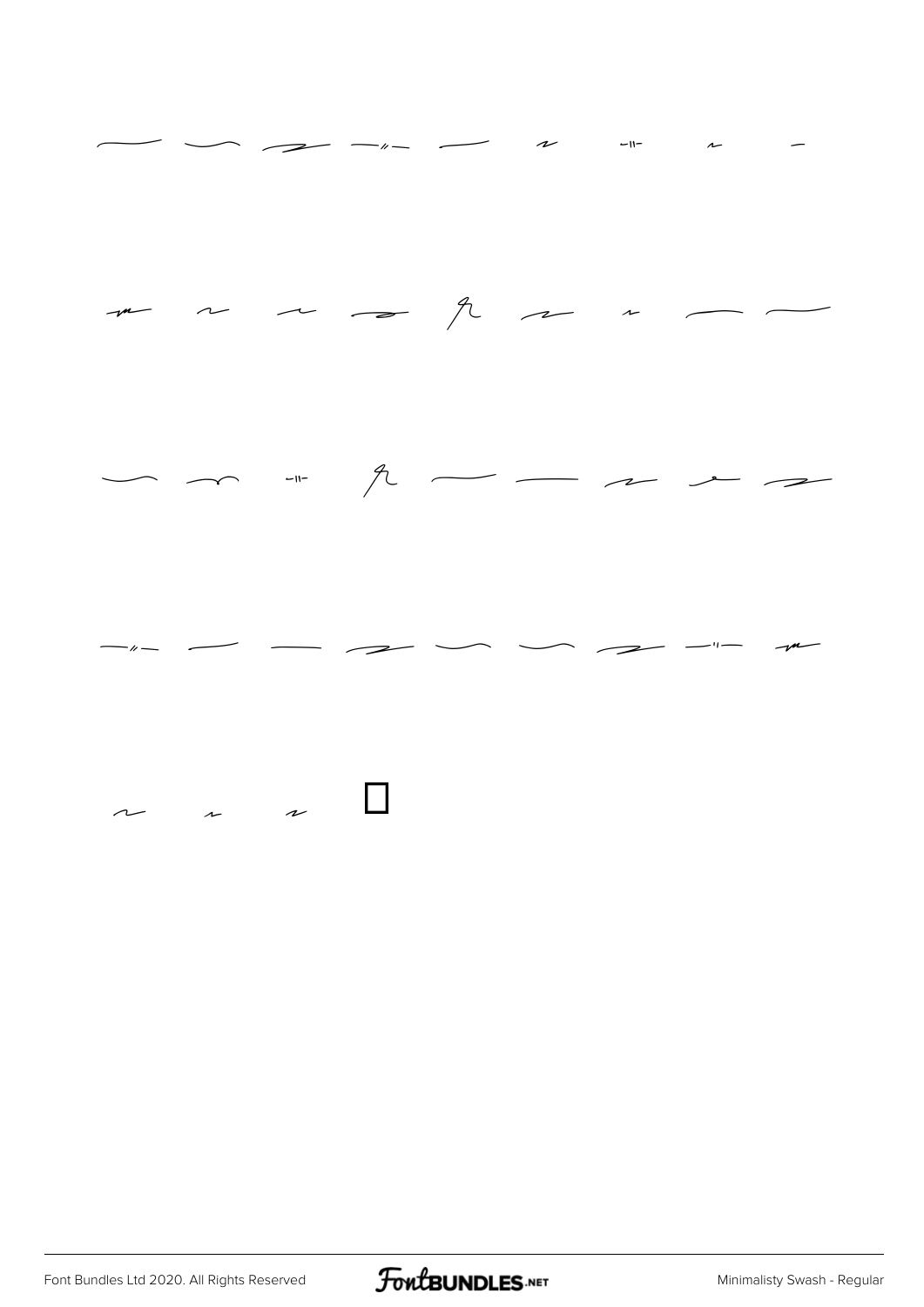## Minimalisty - Regular

**Uppercase Characters** 

ABCDEFGHIJKLUNOPQRSTU VWXYZ

Lowercase Characters

**Numbers** 

0123456789

Punctuation and Symbols

All Other Glyphs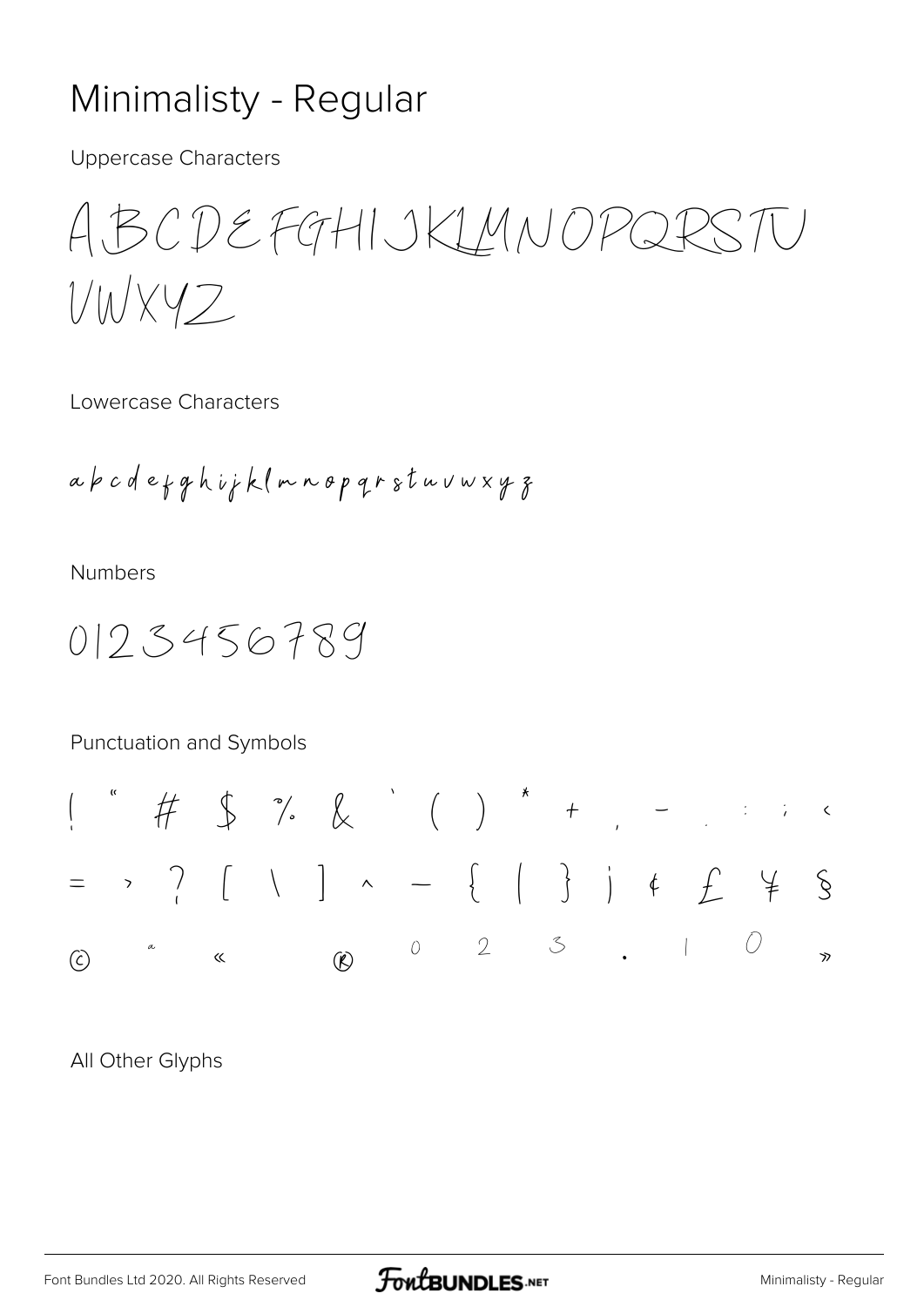